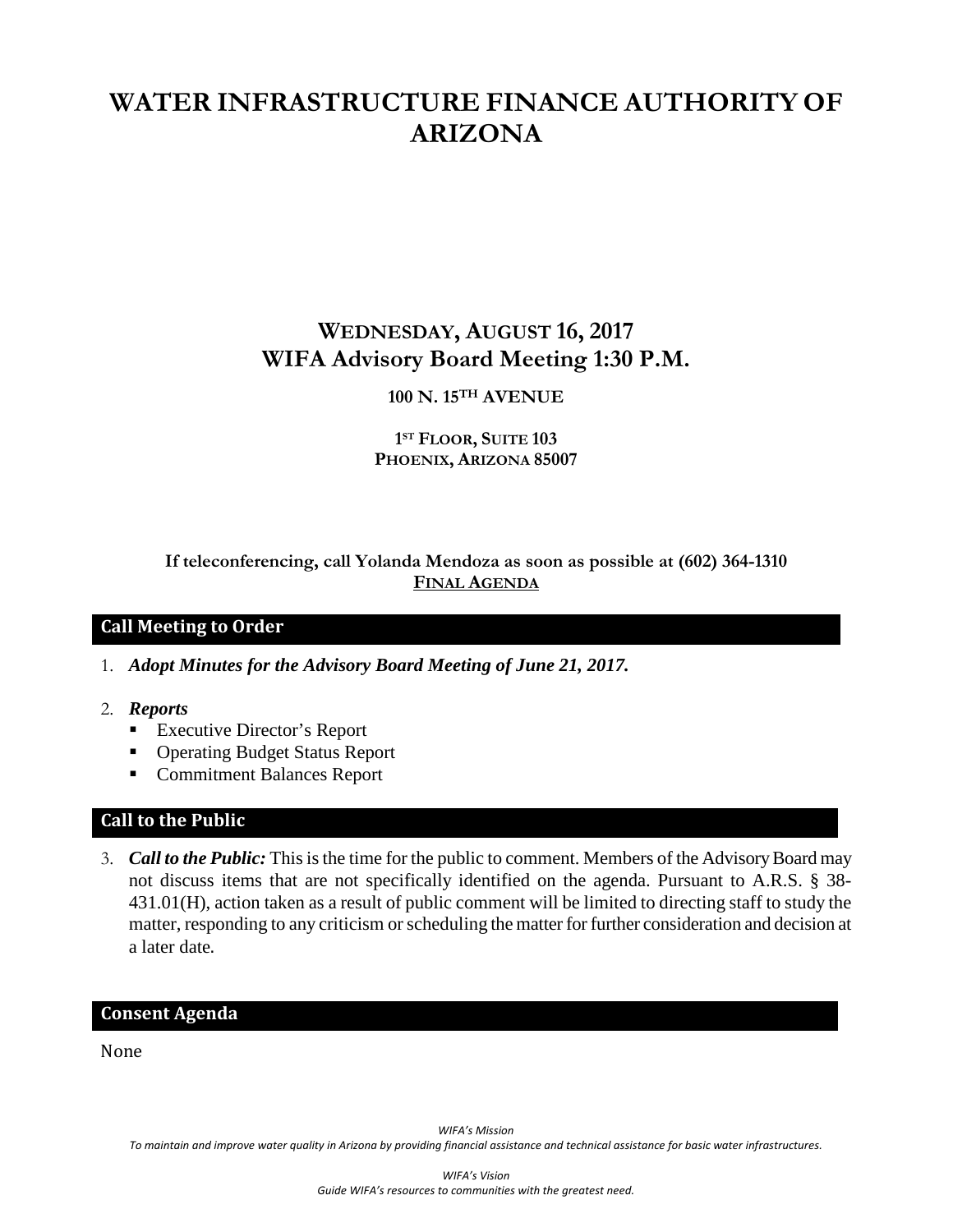#### **New Agenda Items for Consideration and Action**

4. *Review, Discuss & Possible Action:* Recommend Approval of the CWRF Financial Assistance Project Priority List Funding Cycle 2018: *Sara Konrad will lead the discussion*

CW PPL

Add:

- Town of Quartzite (CW-003-2018)
- 5. *Review, Discuss & Possible Action:* Recommend Approval of the DWRF Financial Assistance Project Priority List Funding Cycle 2018: *Sara Konrad will lead the discussion*

DW PPL

Add:

- Walden Meadows Community Co-op (DW-013-2018)
- Cordes Lakes Water Company (DW-014-2018)
- Cordes Lakes Water Company (DW 018-2018)
- **Pine-Strawberry Water Improvement District (DW 019-2018)**

Change:

Pine Creek Canyon DWID (DW-012-2018) – Removed energy and water efficiency points

## DW FR

Add:

- Navajo Tribal Utility Authority (DW-007-2018)
- Tierra Buena Water Company Inc. (DW-008-2018) (from FY17 PPL; approved at June Board meeting)
- Golden Shores Water Company (DW-006-2018) (from FY17 PPL; approved at June Board meeting)
- Pine Strawberry Water Improvement District (DW-019-2018)
- Truxton Canyon Water Company (DW-005-2018) (from FY17 PPL; approved at June Board meeting)
- Cordes Lakes Water Company (DW-014-2018) (pending ACC financing approval anticipated on August 15, 2017)
- Cordes Lakes Water Company (DW-018-2018) (pending ACC financing approval anticipated on August 15, 2017)
- Walden Meadows Community Co-Op (DW-013-2018) (pending ACC financing approval anticipated on August 15, 2017)
- **Pine Creek Canyon Domestic Water Improvement District (DW-012-2018)**
- Elfrida Water Improvement District (DW-010-2018)
- 6. *Review, Discuss & Possible Action:* Recommend Approval of Loan Resolution 2018-001 and Due Diligence Summary DW 012-2018 – Pine Creek Canyon Domestic Water Improvement District – DWRF – \$250,000 *– Sara Konrad will lead the discussion*
- 7. *Review, Discuss & Possible Action:* Recommend Approval of Loan Resolution 2018-002 and Due Diligence Summary DW 010-2018 – Elfrida Water Improvement District – DWRF – \$85,000 *– Sara Konrad will lead the discussion*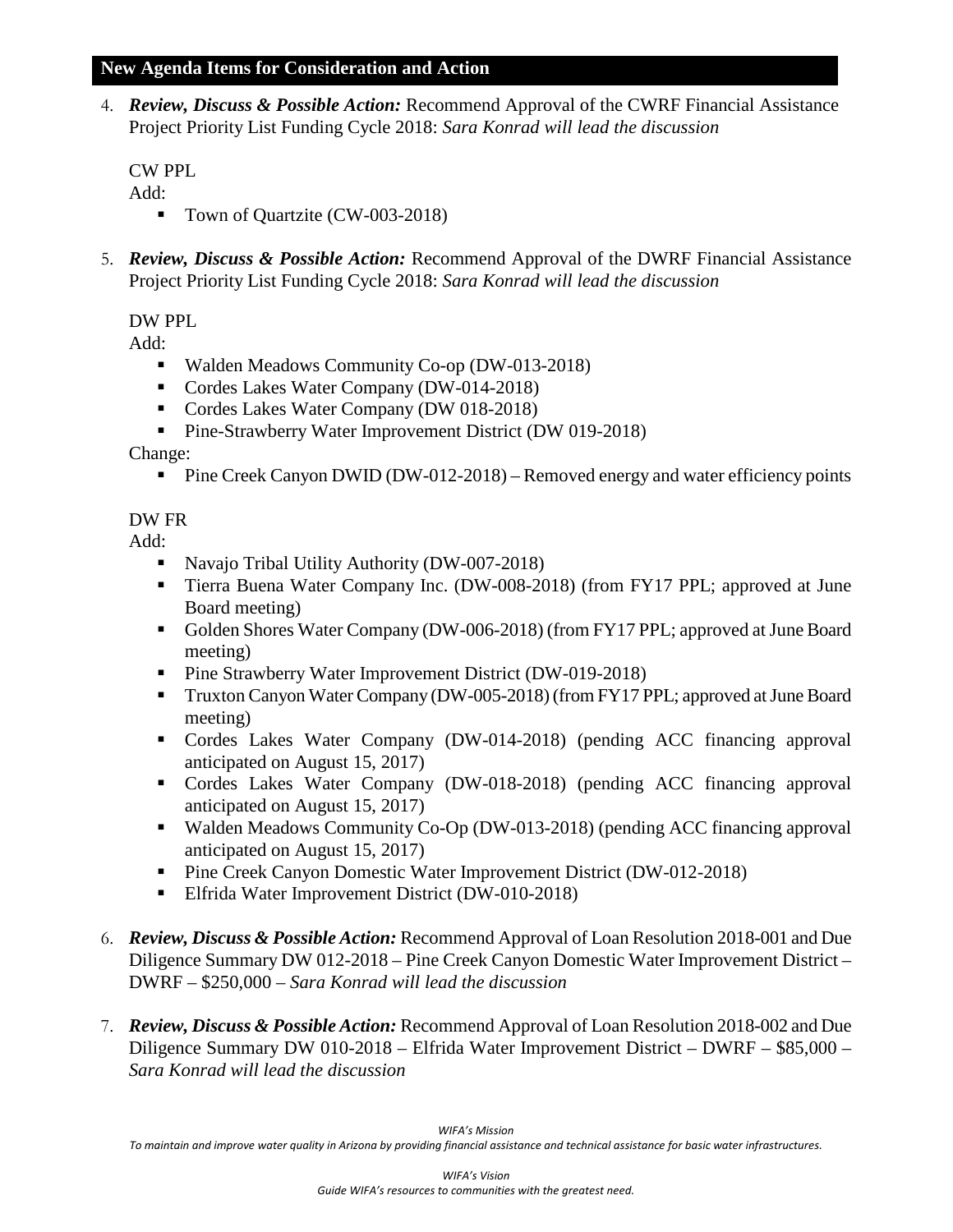- 8. *Review, Discuss & Possible Action:* Recommend Approval of Loan Resolution 2018-003 and Due Diligence Summary DW 013-2018 – Walden Meadows Community Co-op – DWRF – \$40,000 *– Sara Konrad will lead the discussion*
- 9. *Review, Discuss & Possible Action:* Recommend Approval of Loan Resolution 2018-004 DWRF – \$99,425 and 2018-005 – DWRF – \$402,423 with Due Diligence Summary DW 018-2018 and DW 014-2018 – Cordes Lakes Water Company *– Sara Konrad will lead the discussion*
- 10. *Review, Discuss & Possible Action:* Recommend Approval of Loan Resolution 2018-006 and Due Diligence Summary DW 007-2018 – Navajo Tribal Utility Authority – DWRF – \$1,797,200 *– Sara Konrad will lead the discussion*
- 11. *Adopt/Modify/Terminate Operating Policy:* Recommend Adoption of Updated Technical and Environmental Policy #II.12 – Small Drinking Water Systems Fund Grants *– Sara Konrad will lead the discussion*

#### **Update, Discussion or Presentation**

None

#### **Meeting Conclusion & Adjournment**

12. New Business/Issues:

- Rule Making Update *Sara Konrad will lead the discussion*
- Next Board Meeting Date Wednesday, October 18, 2017 at 1:30PM in Phoenix, Arizona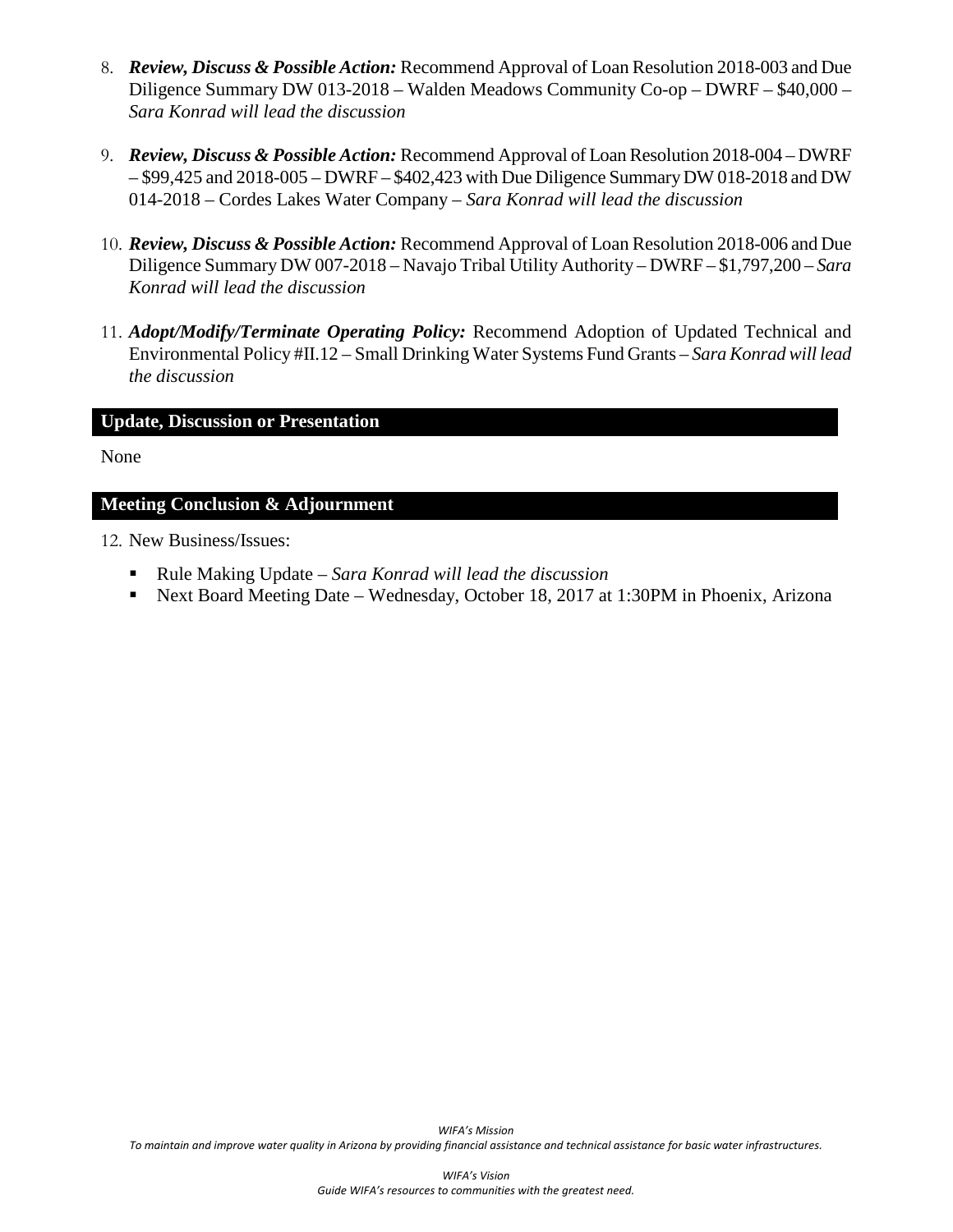#### **Arizona's Clean Water Revolving Fund**

#### Project Priority List 2018 Funding Cycle August 2017

|            |                          |            |               |                          |                                                        |               | <b>Amount</b>         |                |
|------------|--------------------------|------------|---------------|--------------------------|--------------------------------------------------------|---------------|-----------------------|----------------|
|            |                          |            |               |                          |                                                        |               | Requested /           |                |
| <b>PPL</b> |                          |            |               |                          |                                                        | Project       | <b>Probable Green</b> |                |
|            | Rank Applicant           | Population | <b>County</b> | <b>Project Name</b>      | <b>Description</b>                                     | <b>Number</b> | Amount                | <b>Subsidy</b> |
|            |                          |            |               |                          | Wastewater is currently being disposed into septic     |               |                       |                |
|            |                          |            |               |                          | systems and cesspools that has caused the              |               |                       |                |
|            |                          |            |               |                          | introduction<br>of<br>wastewater<br>raw<br>into<br>the |               |                       |                |
|            |                          |            |               |                          | environment. Proposed project would benefit the        |               |                       |                |
|            | <b>Tri-city Regional</b> |            |               | <b>Tri-City Regional</b> | area and residents by disposing and treating           |               |                       |                |
| 1          | <b>Sanitary District</b> | 5,700      | Gila          | <b>Sanitary District</b> | wastewater in a central facility.                      | 001 2018      | \$6,928,400.00        | 70%            |
|            |                          |            |               |                          | The Town would like to refinance approximately         |               |                       |                |
|            |                          |            |               |                          | \$2.8M in debt, as well as expand sewer collection     |               |                       |                |
|            |                          |            |               |                          | lines to unserved residential and commercial           |               |                       |                |
|            | Camp Verde,              |            |               |                          | areas and make wastewater treatment plant              |               |                       |                |
| 2          | Town of                  | 3,165      |               | Yavapai Sewer Expansion  | improvements.                                          | 002 2018      | \$3,360,000.00        | 70%            |
|            |                          |            |               |                          | The sewer expansion will provide service to            |               |                       |                |
|            |                          |            |               |                          | almost 200 existing residential and commercial         |               |                       |                |
|            |                          |            |               |                          | customers within the Northwest Quadrant area           |               |                       |                |
|            |                          |            |               | Quartzsite               | and along Emilia Avenue and will eliminate the         |               |                       |                |
|            | <sup>1, 2</sup> Town of  |            |               | <b>Collection System</b> | use of the existing on-site septic tank treatment      |               |                       |                |
| 3          | Quartzsite               | 2,475      | La Paz        | Expansion                | systems.                                               | 003 2018      | \$3,400,000.00        | 80%            |
| Total:     |                          |            |               |                          |                                                        |               | \$13,688,400.00       |                |

#### **Total:**

**Legend:**

<sup>1</sup> *Eligible for disadvantaged community designation*

<sup>2</sup> *New project on PPL*

<sup>3</sup> *Eligible for Green Project Reserve*

<sup>4</sup> *Board approved; subsidy locked in at time of board resolution*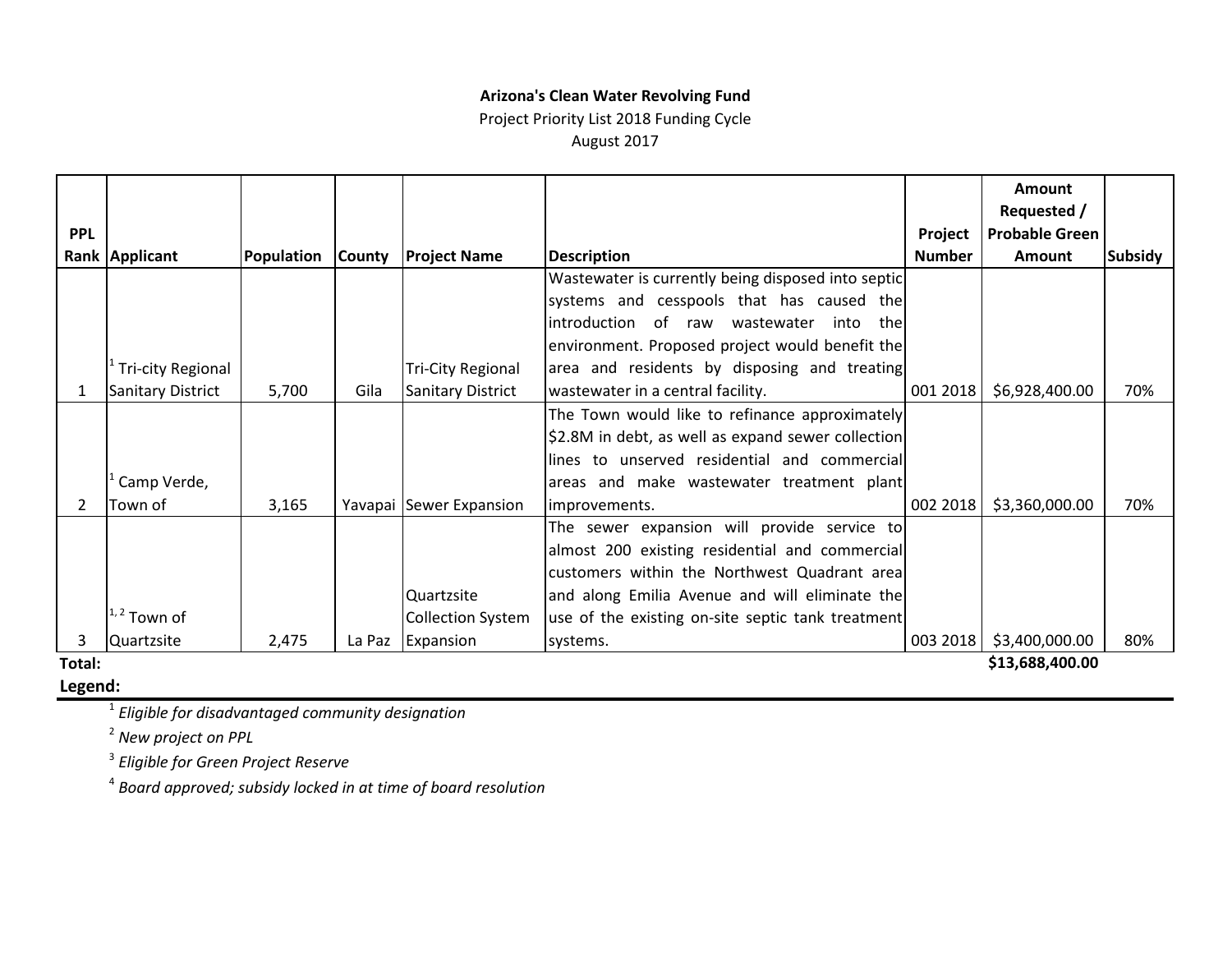## **Arizona's Drinking Water Revolving Fund**

Project Priority List 2018 Funding Cycle

August 2017

|                |                          |            |                    |                            |                                                        |               | <b>Amount</b><br>Requested / |                |
|----------------|--------------------------|------------|--------------------|----------------------------|--------------------------------------------------------|---------------|------------------------------|----------------|
| <b>PPL</b>     |                          |            |                    |                            |                                                        | Project       | <b>Probable Green</b>        |                |
|                | Rank Applicant           | Population | <b>County</b>      | <b>Project Name</b>        | <b>Description</b>                                     | <b>Number</b> | <b>Amount</b>                | <b>Subsidy</b> |
|                |                          |            |                    |                            | Arizona Windsong's well exceeds the MCL for uranium    |               |                              |                |
|                |                          |            |                    | Arizona Windsong           | and current system assets are deteriorated. The        |               |                              |                |
|                |                          |            |                    | <b>Water System</b>        | system has been acquired by NTUA. This project         |               |                              |                |
|                | Navajo Tribal            |            |                    | Infrastructure             | proposes to install an interconnect and replace        |               |                              |                |
| 1              | <b>Utility Authority</b> | 1,747      | Apache             | Improvements               | distribution lines and meters.                         | 007 2018      | \$1,797,200.00               | 70%            |
|                |                          |            |                    |                            | The Company's single source production well has        |               |                              |                |
|                | Tierra Buena             |            |                    |                            | exceeded the MCL for arsenic. This project proposes to |               |                              |                |
|                | <b>Water Company</b>     |            |                    | <b>Arsenic Remediation</b> | install a centralized arsenic treatment system to      |               |                              |                |
| $\overline{2}$ | Inc.                     | 320        | Maricopa Project 3 |                            | achieve an acceptable level below the MCL              | 008 2018      | \$661,729.00                 | 85%            |
|                | $1,3,4$ Golden           |            |                    | Meter and Valve            | Golden Shores Water Company will install radio read    |               |                              |                |
|                | Shores Water             |            |                    | Replacement &              | meters, a back up generator and replace faulty         |               | \$514,699.50 /               |                |
| 3              | Company                  | 3,100      | Mohave             | <b>Backup Generator</b>    | isolation valves to facilitate future repairs.         | 006 2018      | \$378,459.40                 | 80%            |
|                |                          |            |                    |                            | The Pine-Strawberry WID currently is experiencing as   |               |                              |                |
|                | $1,2,3$ Pine             |            |                    |                            | much as 30% lost and unaccounted for water from the    |               |                              |                |
|                | Strawberry               |            |                    |                            | system. There are 22 tanks in the system that will     |               |                              |                |
|                | Water                    |            |                    |                            | need some level of repair/rehabilitation and much of   |               |                              |                |
|                | Improvement              |            |                    | <b>PSWID CIP Program</b>   | the District's 67.5 miles of pipelines are in serious  |               | \$8,000,000.00 /             |                |
| 4              | <b>District</b>          | 8,000      | Gila               | FY18 thru FY22             | need of replacement.                                   | 019 2018      | \$8,000,000.00               | 80%            |
|                |                          |            |                    |                            | The Hualapai 1 well has two natural gas engines that   |               |                              |                |
|                |                          |            |                    |                            | are 52 years old that need replacement. The project    |               |                              |                |
|                |                          |            |                    |                            | will replace the two existing engines with a single    |               |                              |                |
|                | $1^{3,4}$ Truxton        |            |                    |                            | electric motor, equip the well to adapt to the new     |               |                              |                |
|                | Canyon Water             |            |                    | Hualapai 1 Well            | electric motor and run electrical service to the well  |               | \$347,557.00 /               |                |
| 5              | Company                  | 2,202      |                    | Mohave Conversion          | from the main electrical transmission line.            | 005 2018      | \$289,123.00                 | 80%            |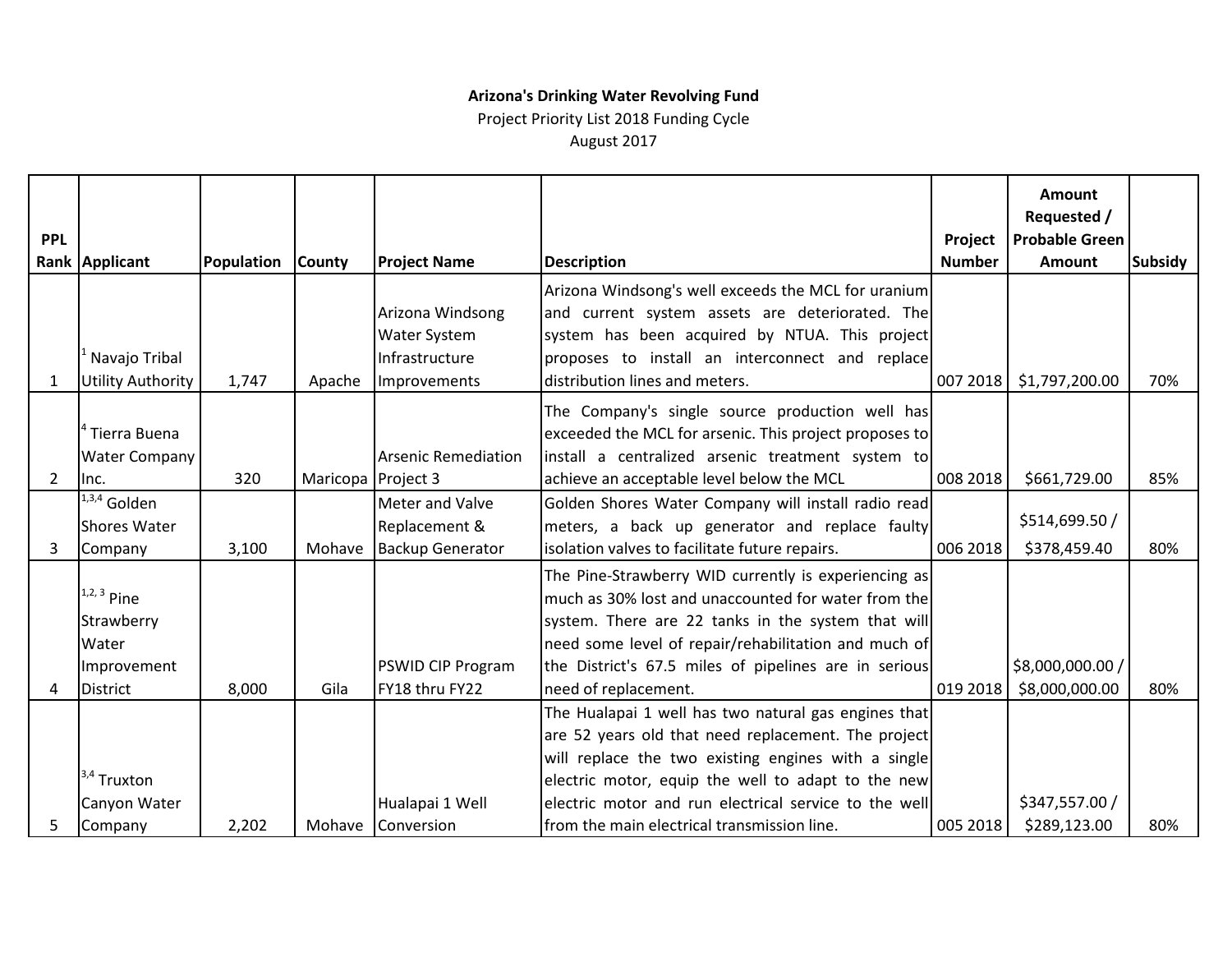|                |                           |            |               |                           |                                                          |               | <b>Amount</b>         |                |
|----------------|---------------------------|------------|---------------|---------------------------|----------------------------------------------------------|---------------|-----------------------|----------------|
| <b>PPL</b>     |                           |            |               |                           |                                                          |               | Requested /           |                |
|                |                           |            |               |                           |                                                          | Project       | <b>Probable Green</b> |                |
|                | Rank Applicant            | Population | <b>County</b> | <b>Project Name</b>       | <b>Description</b>                                       | <b>Number</b> | <b>Amount</b>         | <b>Subsidy</b> |
|                |                           |            |               |                           | Q Mountain experiences high water loss. The              |               |                       |                |
|                |                           |            |               | Q Mountain Vista          | distribution system will be replaced with new valves     |               |                       |                |
|                | Q Mountain                |            |               | <b>Water Pipeline</b>     | and meters. Additional storage capacity, booster         |               |                       |                |
|                | Mobile Home               |            |               | Replacement and           | pumps and rehabilitation of a well will also be          |               |                       |                |
| 6              | Park                      | 400        | La Paz        | Upgrade                   | components of this project.                              | 003 2018      | \$1,600,000.00        | 75%            |
|                |                           |            |               |                           | CLWC is experiencing difficulty meeting customer         |               |                       |                |
|                |                           |            |               | <b>Cordes Lakes Water</b> | water demand. This loan fill fund the construction of    |               |                       |                |
|                |                           |            |               | Supply and System         | storage improvements, a new production well, and         |               |                       |                |
|                | 1,2 Cordes Lakes          |            |               | Reliability               | replacing a leaking hydropneumatic tank will ensure      |               |                       |                |
| $\overline{7}$ | <b>Water Company</b>      | 3,275      | Yavapai       | Improvements              | adequate water supply for the community.                 | 014 2018      | \$402,423.00          | 75%            |
|                | Lyn-Lee Water             |            |               |                           | The system is in need of water storage and electrical    |               |                       |                |
| 8              | Company                   | 90         | Pima          | <b>Water Storage</b>      | updates to comply with ADEQ standards.                   | 002 2018      | \$40,000.00           | 85%            |
|                |                           |            |               |                           | CLWC is experiencing difficulty meeting customer         |               |                       |                |
|                |                           |            |               | Design - Cordes Lakes     | water demand. Design, engineering, and permits for       |               |                       |                |
|                |                           |            |               | Water Supply and          | storage improvements, a new production well, and         |               |                       |                |
|                | $1, 2$ Cordes Lakes       |            |               | <b>System Reliability</b> | replacing a leaking hydropneumatic tank will ensure      |               |                       |                |
| 9              | <b>Water Company</b>      | 3,275      | Yavapai       | Improvements              | adequate water supply for the community.                 | 018 2018      | \$99,425.00           | 80%            |
|                | $1, 2$ Walden             |            |               |                           |                                                          |               |                       |                |
|                | <b>Meadows</b>            |            |               |                           |                                                          |               |                       |                |
|                | Community Co-             |            |               |                           | Well #2 pump failed and is out of service and in need    |               |                       |                |
| 10             | Op                        | 800        |               | Yavapai Pump Replacement  | of replacement. Pump will be replaced.                   | 013 2018      | \$40,000.00           | 80%            |
|                |                           |            |               |                           | The four pressure reducing valves are 22 years old and   |               |                       |                |
|                | <sup>1,3</sup> Pine Creek |            |               |                           | are failing to control the pressure in the water system  |               |                       |                |
|                | Canyon                    |            |               |                           | resulting in 53% of the homes seeing water pressure      |               |                       |                |
|                | <b>Domestic Water</b>     |            |               |                           | above 90 psi. The solution is to replace all the failing |               |                       |                |
|                | Improvement               |            |               | PRV and Isolation         | PRVs and underground vaults as well as some isolation    |               | \$250,000.00 /        |                |
| 11             | <b>District</b>           | 45         | Gila          | Valve Upgrade Project     | valves.                                                  | 012 2018      | \$100,000.00          | 80%            |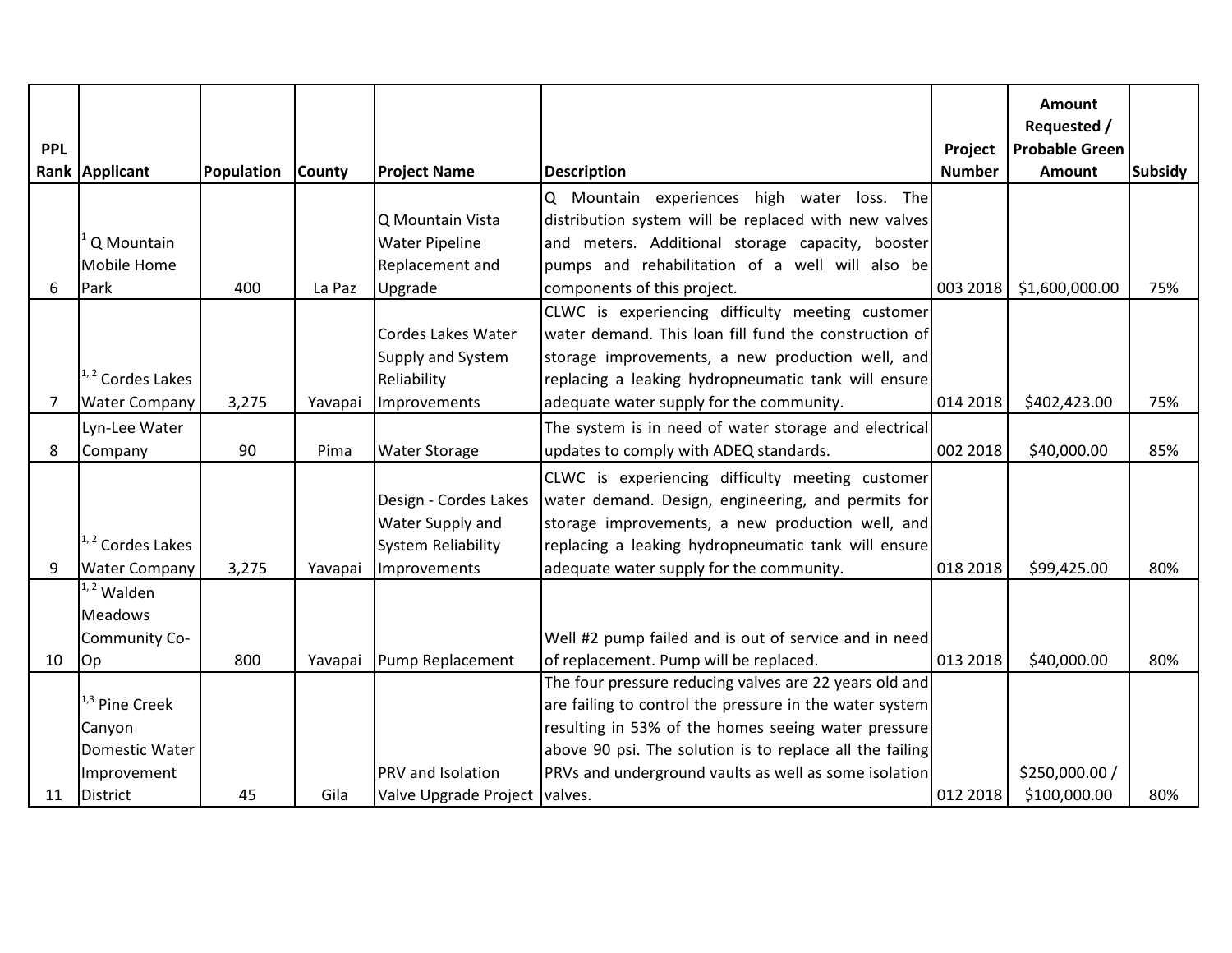|            |                    |            |               |                        |                                                       |                | <b>Amount</b><br>Requested / |                |
|------------|--------------------|------------|---------------|------------------------|-------------------------------------------------------|----------------|------------------------------|----------------|
| <b>PPL</b> |                    |            |               |                        |                                                       | <b>Project</b> | <b>Probable Green</b>        |                |
|            | Rank Applicant     | Population | <b>County</b> | <b>Project Name</b>    | Description                                           | <b>Number</b>  | <b>Amount</b>                | <b>Subsidy</b> |
|            | Elfrida Water      |            |               |                        | One well is quickly depleting water and is no longer  |                |                              |                |
|            | <b>Improvement</b> |            |               | Elfrida Water Critical | viable as a backup well in its current condition. The |                |                              |                |
| 12         | <b>District</b>    | 800        | Cochise       | <b>Well Repair</b>     | well needs to be deepened and the pump reset.         | 010 2018       | \$85,000.00                  | 80%            |
| Total:     |                    |            |               |                        |                                                       |                | \$13,838,033.50              |                |

**Legend:**

<sup>1</sup> *Eligible for disadvantaged community designation*

<sup>2</sup> *New project on PPL*

<sup>3</sup> *Eligible for Green Project Reserve*

<sup>4</sup> *Board approved; subsidy locked in at time of board resolution*